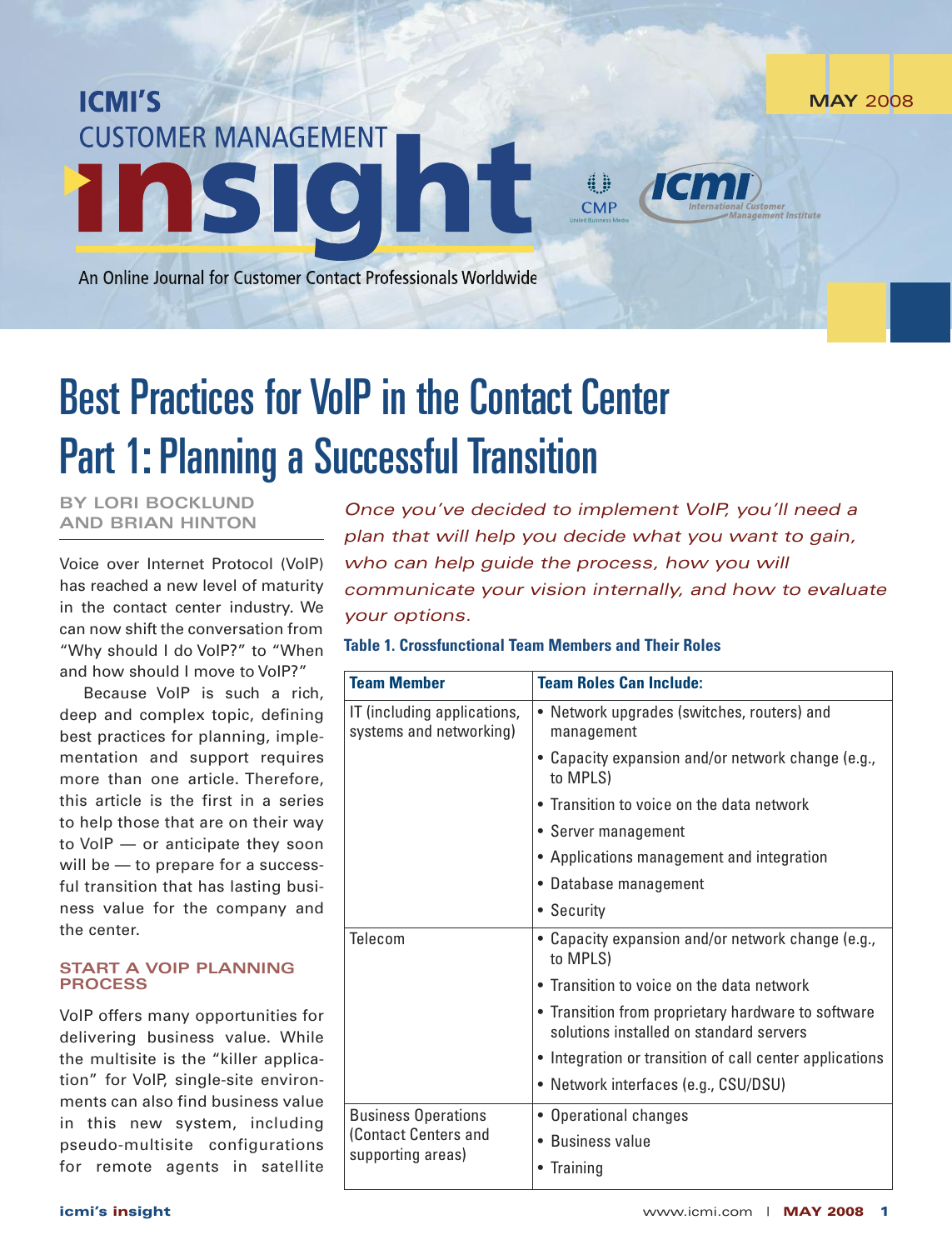## **Figure 1. VoIP Planning**



offices or homes, and business continuity and multimedia contact center operations.

What value do you expect to derive from VoIP? Most find reducing costs and adding flexibility and agility to adapt to changing business needs are two of the main drivers. Others include:

> Agent efficiency and a common routing and reporting engine across all sites through virtualization

> Reduced technology costs through centralized intelligence for a distributed network of sites

> IT operations, administration and maintenance efficiency through multisite centralization

> Operating efficiencies considering aggressive growth or acquisitions, or the need for more distributed staff

> Operating efficiencies for multimedia contact handling (e.g., email, text chat, Web collaboration, fax in addition to voice calls), including a common routing and reporting engine for all media

> Enhanced disaster recovery/ business continuity strategies

> Peak call-handling flexibility/ agility

> Readily tap escalation resources across the enterprise

> Facilitate home agents or satellite offices for an expanded, flexible labor pool

When is a good time to transition? There are many events likely to force discussions on platforms,

vendors and architectures, and generally will lead to a path to VoIP whether through gradual transition of a hybrid platform or outright conversion to VoIP. Some of the triggers that prompt the transformation include:

> Out of support technology or other reason for considering upgrade or replacement

- > Major growth
- > New site, facility or move
- > Merger or acquisition

> Leadership change, cultural change, power shift or other organizational event

> Replacing or pursuing adjunct applications such as CTI, QM, WFM

> Reorganization or other operational change that tears down silos by site or group

> Vendor dissatisfaction

Companies find many reasons to move to VoIP. Then the real planning can begin.

#### **BUILD A CROSSFUNCTIONAL TEAM**

Implementing VoIP in the contact center impacts several areas of the organization. It is essential that a team made up of representatives from contact center operations, IT and Telecom coordinates the VoIP project. Table 1 on the previous page lists the minimum required team and purpose of each player's involvement.

The primary project sponsor will likely come from IT or the contact center(s). However, the project has limited possibilities for success without all of these departments involved as stakeholders in the transition. Some projects also include analysts, training representatives, human resources, change management and others, at least for specific meetings dealing with issues pertinent to them.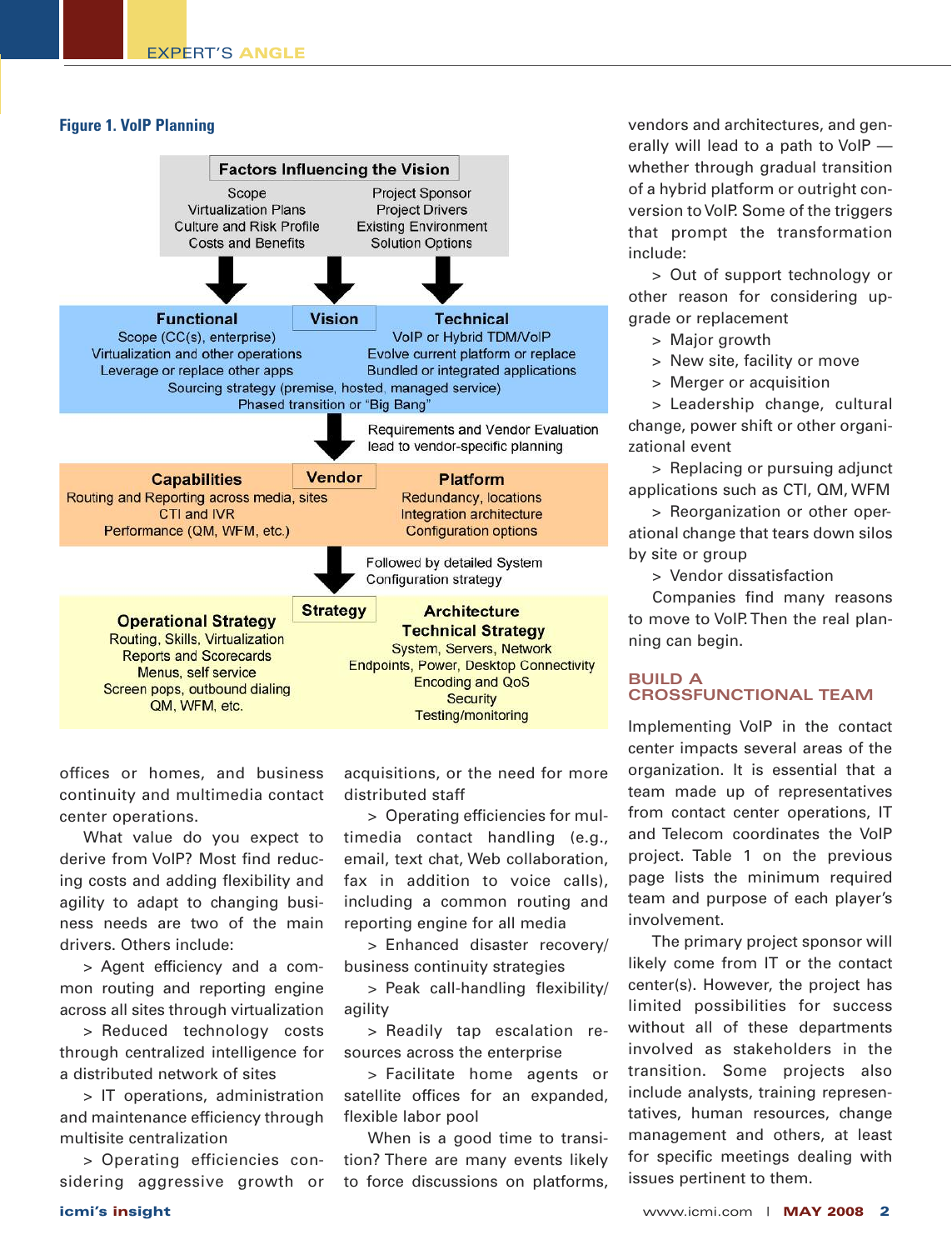# **Table 2. Key Considerations for Adjunct Applications**

| <b>CTI</b> | • Generally part of the core (not a separate application)                                                                                                      |
|------------|----------------------------------------------------------------------------------------------------------------------------------------------------------------|
|            | • Architecture depends on the vendor                                                                                                                           |
|            | • Key decisions to make:<br>> Define the role CTI will play - screen pops or more<br>> Determine where the routing and reporting will reside for each<br>media |
| <b>IVR</b> | • Potentially bundled into core solution                                                                                                                       |
|            | • Consider IP IVR or where gateways are required given TDM and IP<br>choices                                                                                   |
|            | • IP IVR at the hub(s) offers potential advantages for multisite<br>environments                                                                               |
| <b>WFM</b> | • WFM at the hub serves hub and spokes                                                                                                                         |
|            | • Virtual scheduling creates a virtual view across sites                                                                                                       |
|            | • May want to centralize some functions (e.g., forecasting and<br>overall staff needs, trending) and localize some (e.g., scheduling<br>individuals)           |
|            | • May change where WFM gets data depending on routing approach                                                                                                 |
| <b>OM</b>  | • Options for TDM or IP depending on the solution                                                                                                              |
|            | • Consider vendor's architecture and impact on the network                                                                                                     |
|            | • Lower cost so more affordable for small to medium centers                                                                                                    |
|            | • More bundling with total call center suite                                                                                                                   |

#### **DEVELOP A VISION**

With the team in place, the next step inVoIP planning is to develop a clear vision that is communicated and understood throughout IT and call center operations leadership. Everyone must see how VoIP will help the center achieve the defined business goals, what it will look like in the organization, why it makes sense, and the path to get there.

It is also important that IT understand how the new system architecture fits in its overall goals and strategic directions, and how it will successfully implement and support the new environment. Because there is more than one way to implement VoIP, you will need to develop a VoIP technology strategy and transition plan as part

of the vision. The technology strategy and plan lead to architectural decisions for IT and functional capabilities for the center.

#### **CONSIDER OPTIONS, CHOICES AND DESIGN DECISIONS**

One of the primary responsibilities of the team and one of the key components of the technology plan is to decide what VoIP really means in the organization, given the variety of ways to implement it. The choices depend on many factors, including the current infrastructure (investment, configuration, age, support, vendor, network readiness, etc.), the business goals and the triggering events pointing to VoIP. The approach will differ for an enterprise versus a contact center focus, and

for evolving the current platform with the existing vendor versus replacing the current system.

A good starting point in considering all the options, choices and design decisions the team must make is to take stock of the factors and influences in the current environment. Then you can proceed through the planning phases shown in Figure 1 on the previous page.

VoIP can primarily be for call management (agent availability and routing decisions), delivering the call to the desktop as TDM or VoIP — as data packets over the network. You will need to address the strategy for phone replacement and many other questions about the desktop: Gradually evolve to IP phones when TDM phones are at end-of-life (an option only when evolving the current vendor's platform)? Move to IP on a standards-based phone based on Session Initiation Protocol (SIP) or a vendor's own flavor of IP? Place phone controls on the PC (soft phone)? Put the voice path through the PC? Connect the PC to the phone and use the phone as a switch, or have two jacks and data paths to the desktop? Plug the IP phone in or use PoE (power over Ethernet)?

While these are just some of the design decisions faced when transitioning to VoIP, the following are others you'll want to consider:

**> SCOPE** — enterprise or contact center(s) only

**> VENDOR** — evolve current vendor or choose new vendor

 $>$  **OVERALL** ARCHITECTURE hybrid/transition from TDM, full VoIP

**> SOURCING** — premise-based solution or hosted or managed services

**> OTHER CONTACT CENTER APPLICA-**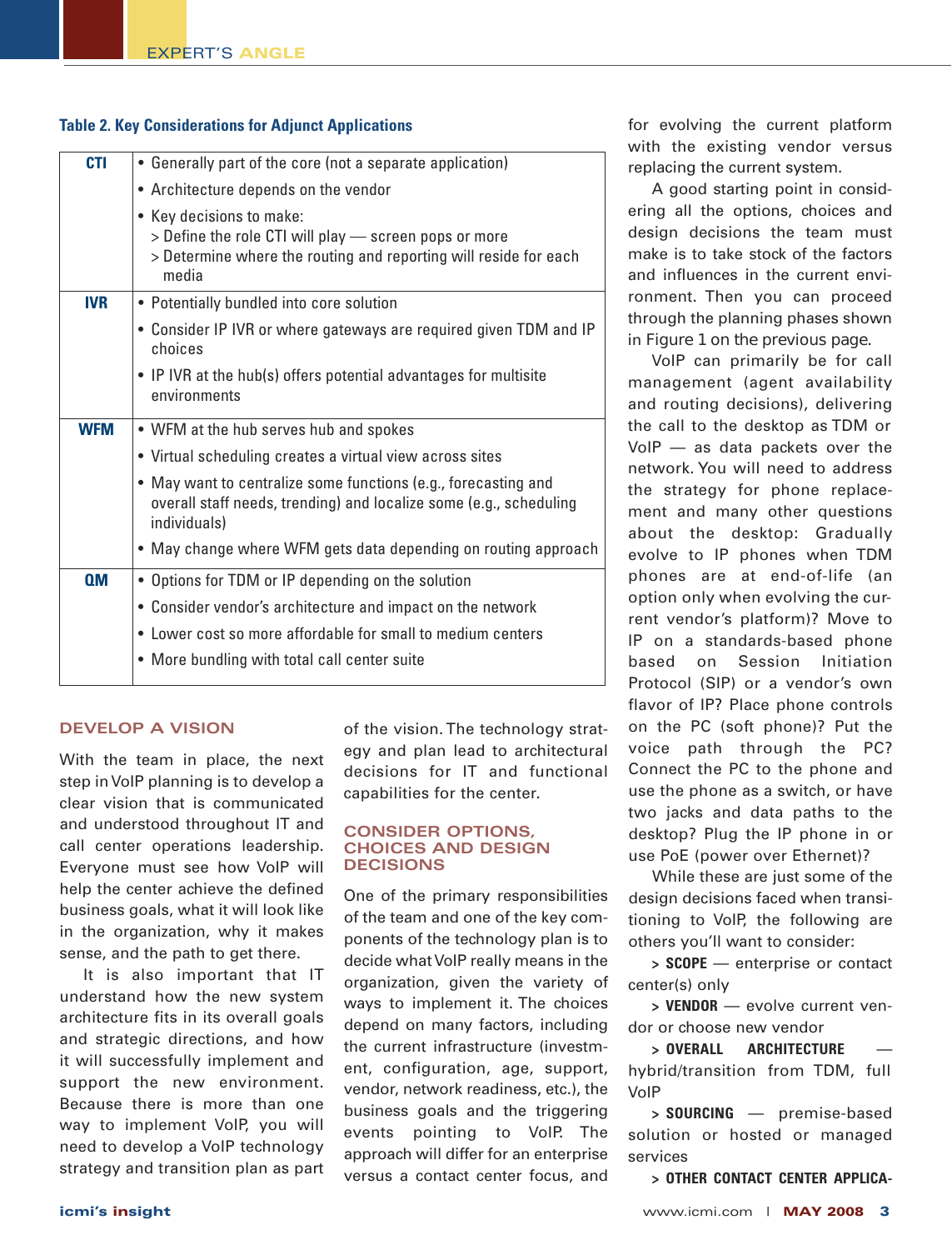# **The Virtualization Opportunity**

One of the primary drivers for VoIP is the cost savings through virtualization. This can be a result of agent virtualization and server/application virtualization across sites. The potential for agent efficiency through virtualization depends on the contact cen-

ter's virtualization readiness, and the degree of virtualization sought. The figure below shows varying degrees of virtualization, with greater change but also potential benefit on the far right end of the spectrum.



#### **Figure 2: Virtualization Continuum**

The maximum value from virtualization occurs for multisite or multiple, smaller functional groups that transition to any agent, any time routing schemes. However, this is often difficult to achieve in practice. Is every agent capable of handling every call? Can every agent access the required applications? Is it possible to train every agent to process every call type? Are there any licensing or other regional issues? Can processes be standardized across all sites/functions? In most centers, the answer to

these questions is "not completely," but there is usually some potential for cross-training, skills consolidation and process standardization. Many will start modestly and continue moving in the virtual direction. Define the process changes, application changes, training or technology such as Knowledge Management required to get the benefits of full virtualization. This decision and vision is a key part of planning for virtualization in a VoIP environment.

**TIONS** — leveraging current or seeking new applications beyond routing and reporting  $-$  e.g., CTI, IVR, QM, WFM

**> SERVER ARCHITECTURE** — redundancy, locations for applications and media servers, gateways and interface devices

**> NETWORK ARCHITECTURE** — termi-

nation locations and dial plan strategy for toll free and local, MPLS or other network protocol between sites, converged voice and data or separate voice network

**> ENDPOINTS** — TDM or IP, soft phones and/or hard phones, SIP or proprietary if IP

**> DESKTOP POWER STRATEGY** — PoE

or local power, backup

**> DESKTOP CONNECTIVITY STRATEGY** — two jacks/network access, or single jack with PC connected to phone

**> ENCODING STRATEGY** — compression across WAN, or full G.711 throughout network

**> QUALITY OF SERVICE STRATEGY** what methods at what layers